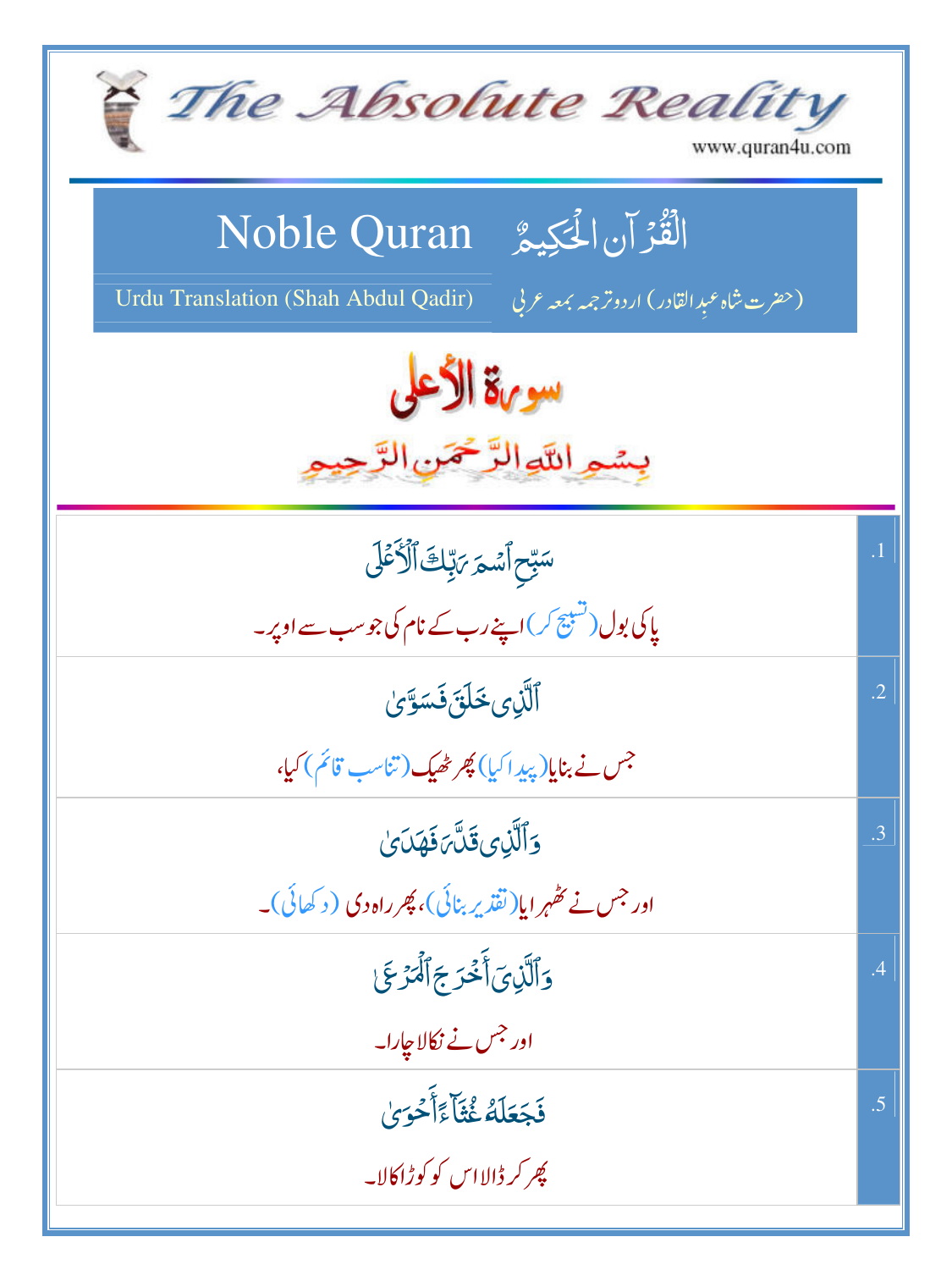| ڛؙٛڠٞڔػ۠ٙڬٙۏؘڶٳڐؘٮٚۺ                                  | .6               |
|-------------------------------------------------------|------------------|
| ہم پڑھائیں گے تجھ کو، پھر تونہ جولے گا،               |                  |
| ٳٱۜڐۄؘٳۺؘٲۦٙٳٱؾۜ                                      | $\cdot$ 7        |
| گر جو ڇاپ الله ۔                                      |                  |
| إِنَّهُ يَعْلَمُ ٱلْجَهْرَ وَمَا يَخْفَىٰ             |                  |
| دہ جانتاہے لِکارا( ظاہر )اور جھیا۔                    |                  |
| وَنُيَسِّرُكَ لِلَّيْسَرَىٰ                           | .8               |
| اور سہج سہج(آسانی سے) پہنچادیں گے ہم تجھ کو آسانی تک۔ |                  |
| فَلَكِّرۡ إِن نَّفَعَتِ ٱلَّذِكْرَىٰ                  | .9               |
| سونوسمجھا۔اگر کام کرے سمجھانا،                        |                  |
| سَيَلَّ كَّرُ <b>مَن يَخْشَى</b>                      | .10              |
| سمجھ جائے گا جس کو ڈر ہو گا۔                          |                  |
| <b>وَيَتَجَنَّبُهَا ٱلْأَشْقَى</b>                    | $\overline{.11}$ |
| اور سرک رہے (گریز کرے) گااس سے بڑابلہ بخت۔            |                  |
| $\overline{2}$                                        |                  |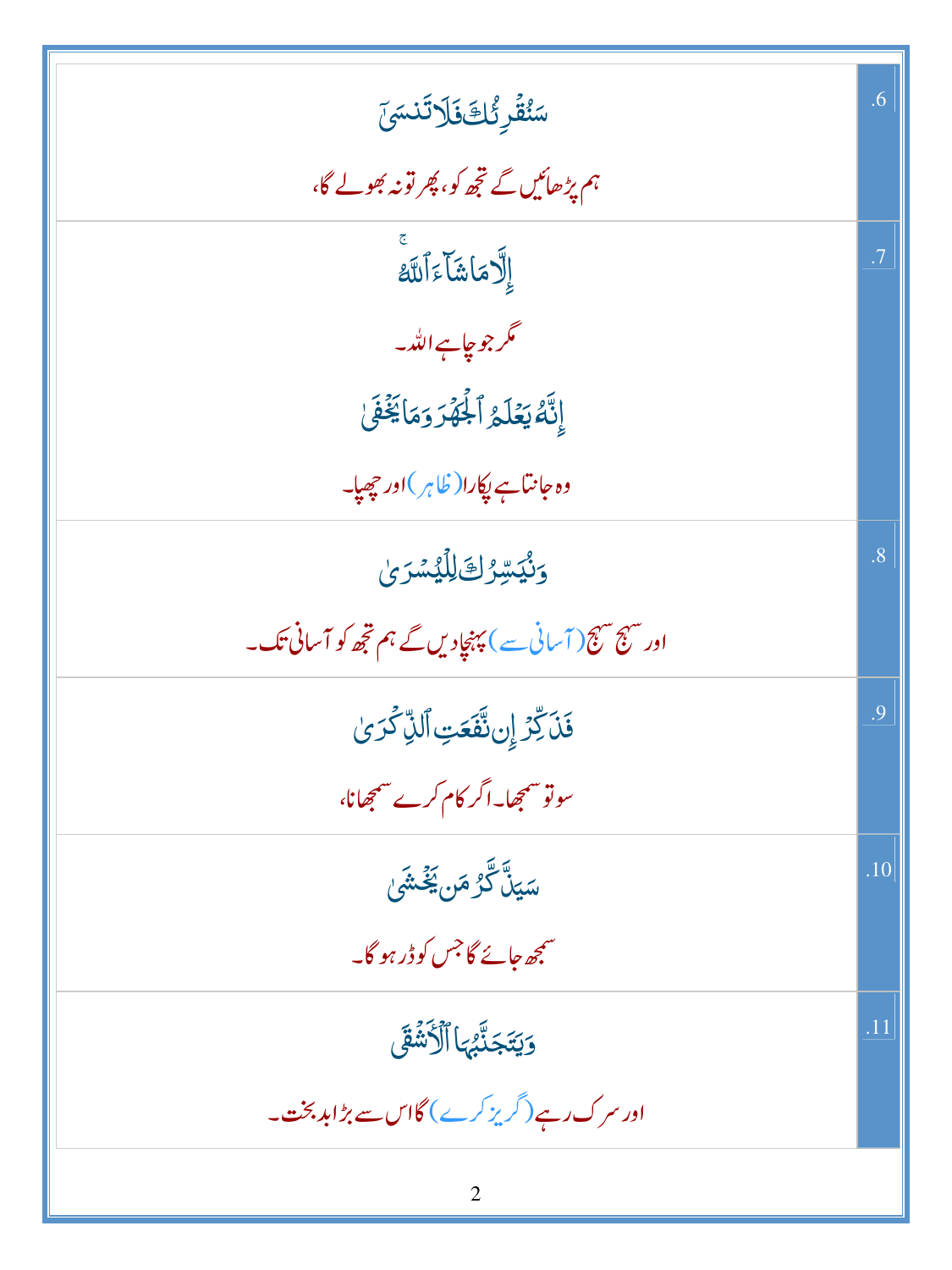| ٱلَّذِي يَصَٰلَى ٱلتَّاَىَ ٱلۡكُبۡرَىٰ                   | .12 |
|----------------------------------------------------------|-----|
| ده جو پہنچے گابڑی آگ میں،                                |     |
| ثُمَّرَلَا يَمُوتُ فِيهَا وَلَا يَجْبَى                  | .13 |
| چرنہ مرے گااس میں نہ جیئے گا۔                            |     |
| قَلۡ أَفۡلَۃَمَن تَزَكَّىٰ                               | .14 |
| بيثك بھلاہوااس كاجوسنورا،                                |     |
| <b>وَذَكَرَ ٱسْمَ ِيَہِ لَا صَلَّىٰ</b>                  | .15 |
| اور پڑھانام اپنے رب کا، پھر نماز کی (پڑھی)۔              |     |
| بَلُ تُؤَثِّرُونَ الْحُيَوٰةَ الدُّنْيَا                 | .16 |
| کوئی نہیں(لیکن)! تم آگے رکھتے(ترجیح دیتے)ہو د نیاکاجینا، |     |
| <u>وَٱلۡأَخِرَةُٰٓ خَبۡرٌۢ وَأَبۡقَىٰٓ</u>               | .17 |
| اور پچھلاگھر (اُخر وی زند گی) بہتر ہے اور رہنے والا۔     |     |
| إِنَّ هَذَالَفِي ٱلصُّحْفِ ٱلْأُولَىٰ                    | .18 |
| بير پڄھ لکھاہے پہلے ور قوں (صحيفوں) ميں،                 |     |
| 3                                                        |     |